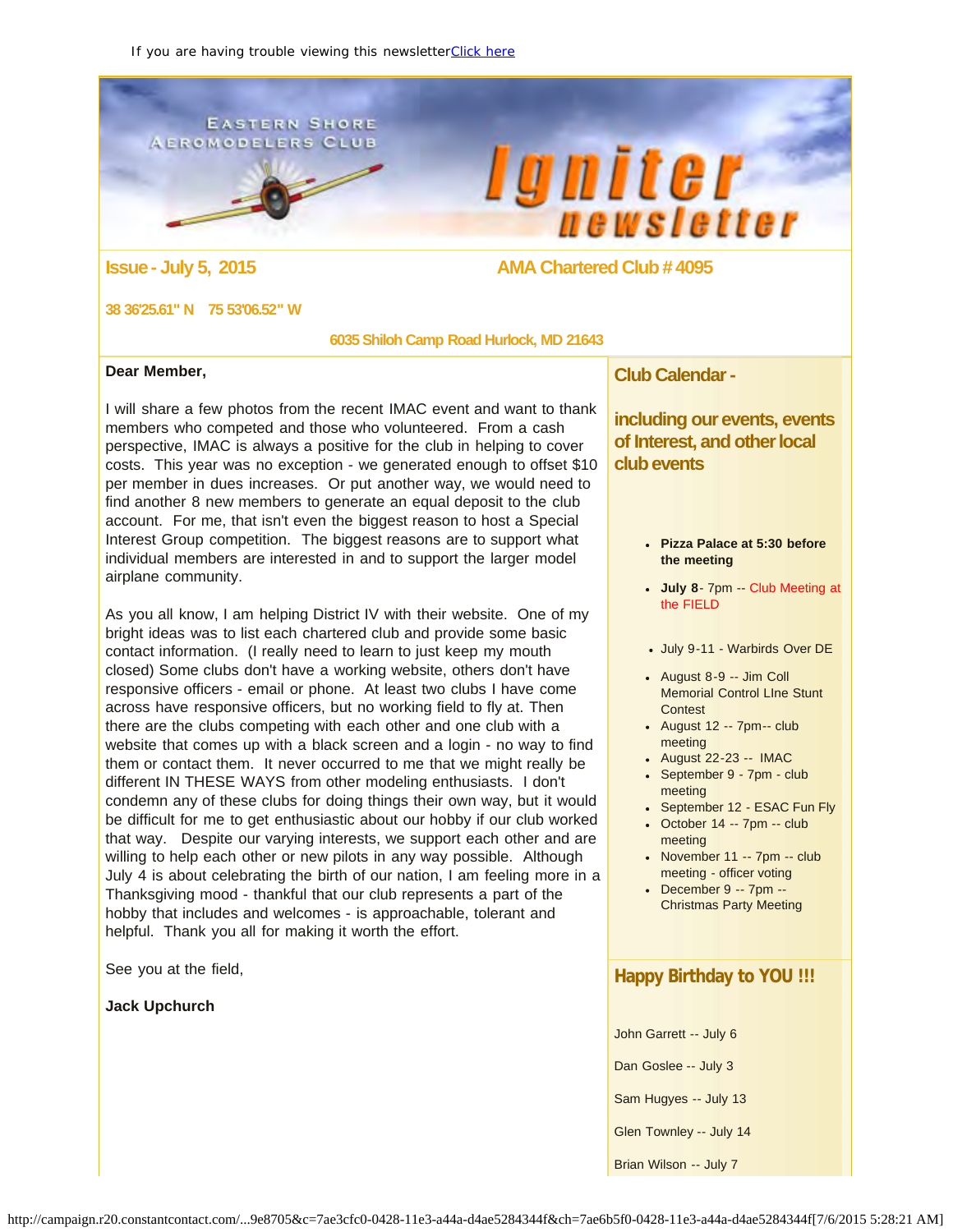

**trophy**



**charge it up**

### **Club Officer Contacts**

Pres/ Newsletter Editor Jack Upchurch 410-310-2007

V President Duane Lundahl 410-822-2486

Safety Officer George Fox 410-221-7584

Treasurer/ Membership Coordinator Jack Rosemere 410-330-4663

Instruction Coordinator Eric Johansen 410-463-0926

Field Marshall Skip Messick 443-521-2939

**Our local Hobby shop:** Members are encouraged to support our two local hobby stores:

Hobby Stop in Seaford.

Hobby Town in Easton. Located at 106 Marlboro Ave, Easton (in the Ledo Pizza / Rita's strip)

410-822-7801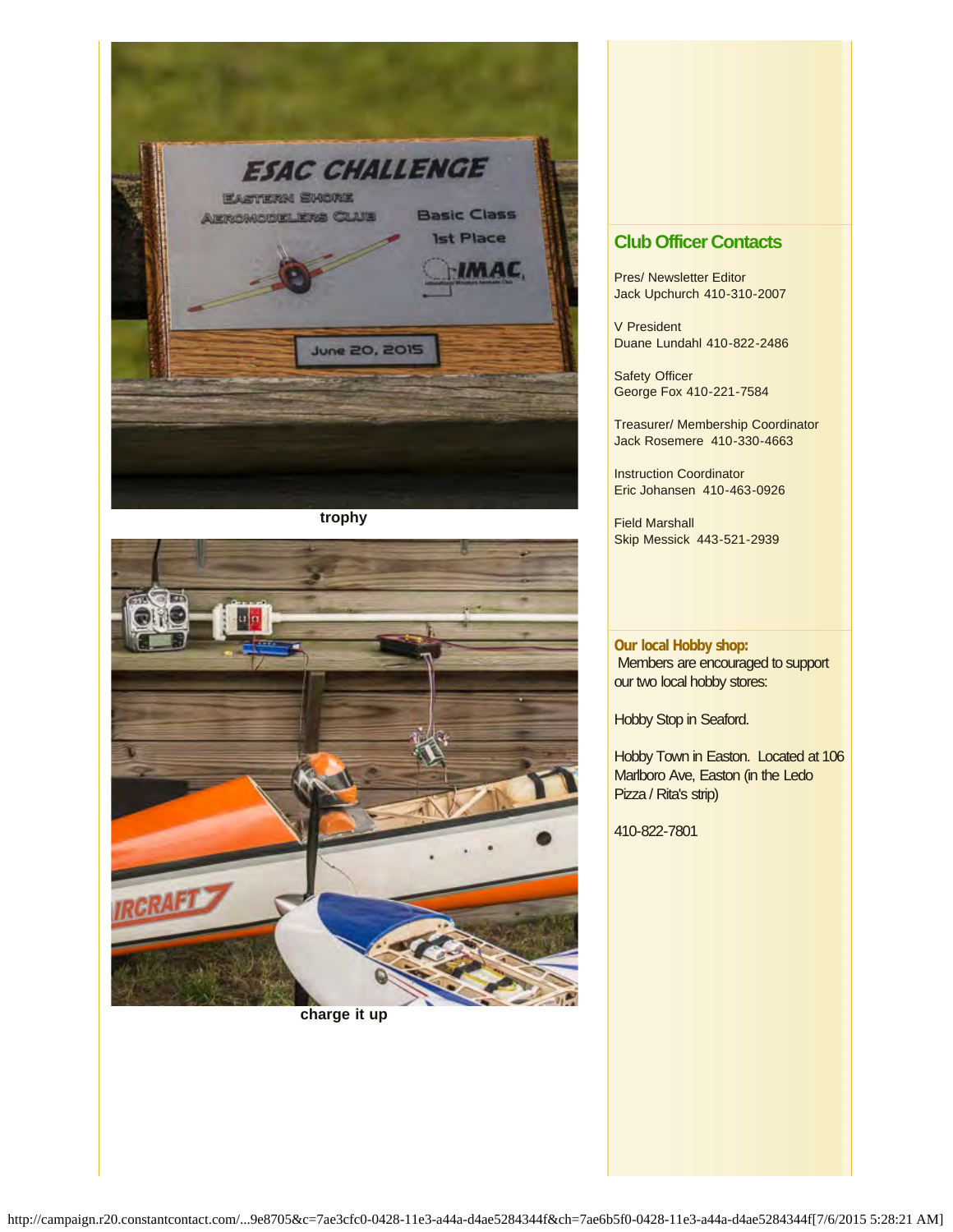

some new faces



spirit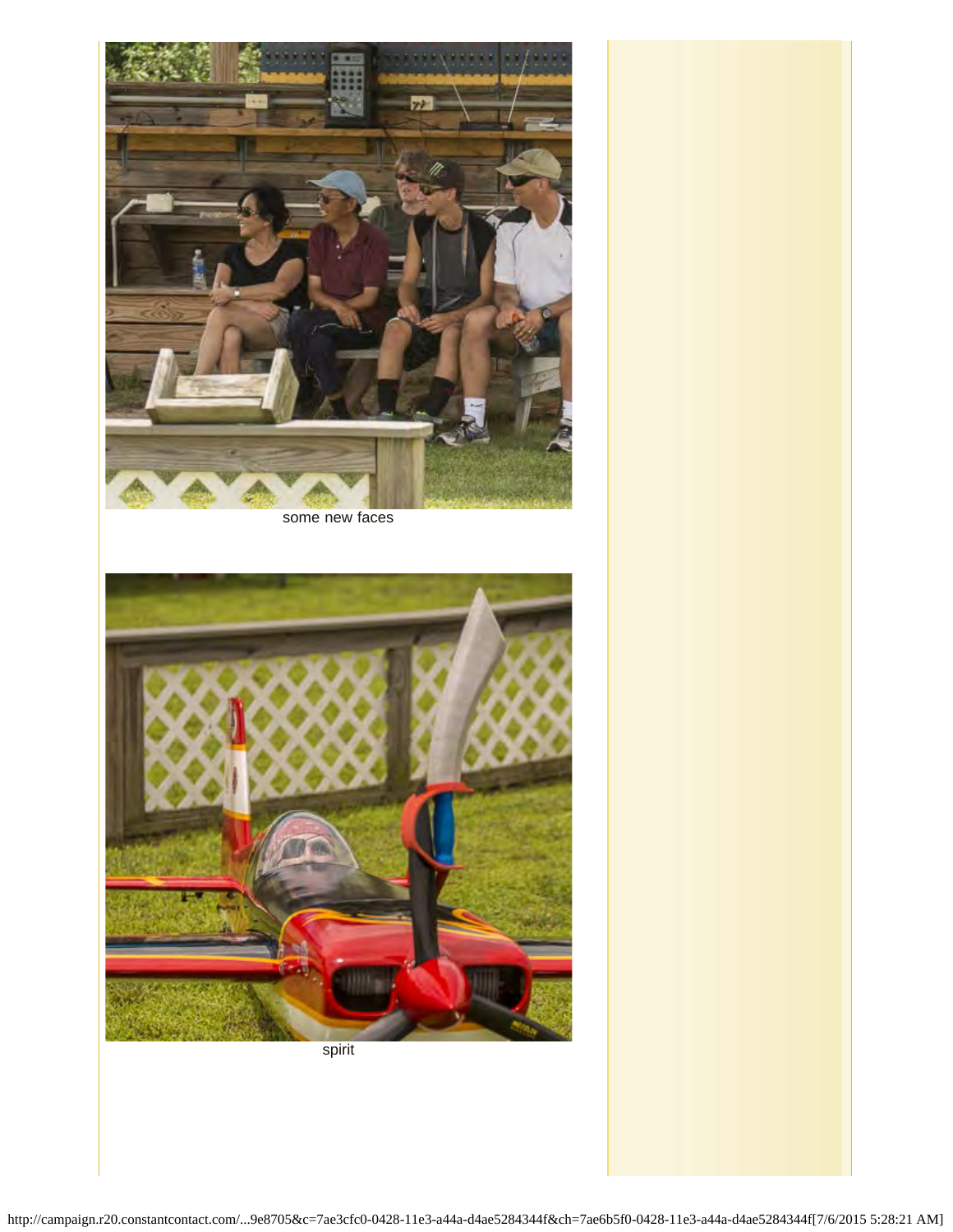

spectators & pilots



big airplanes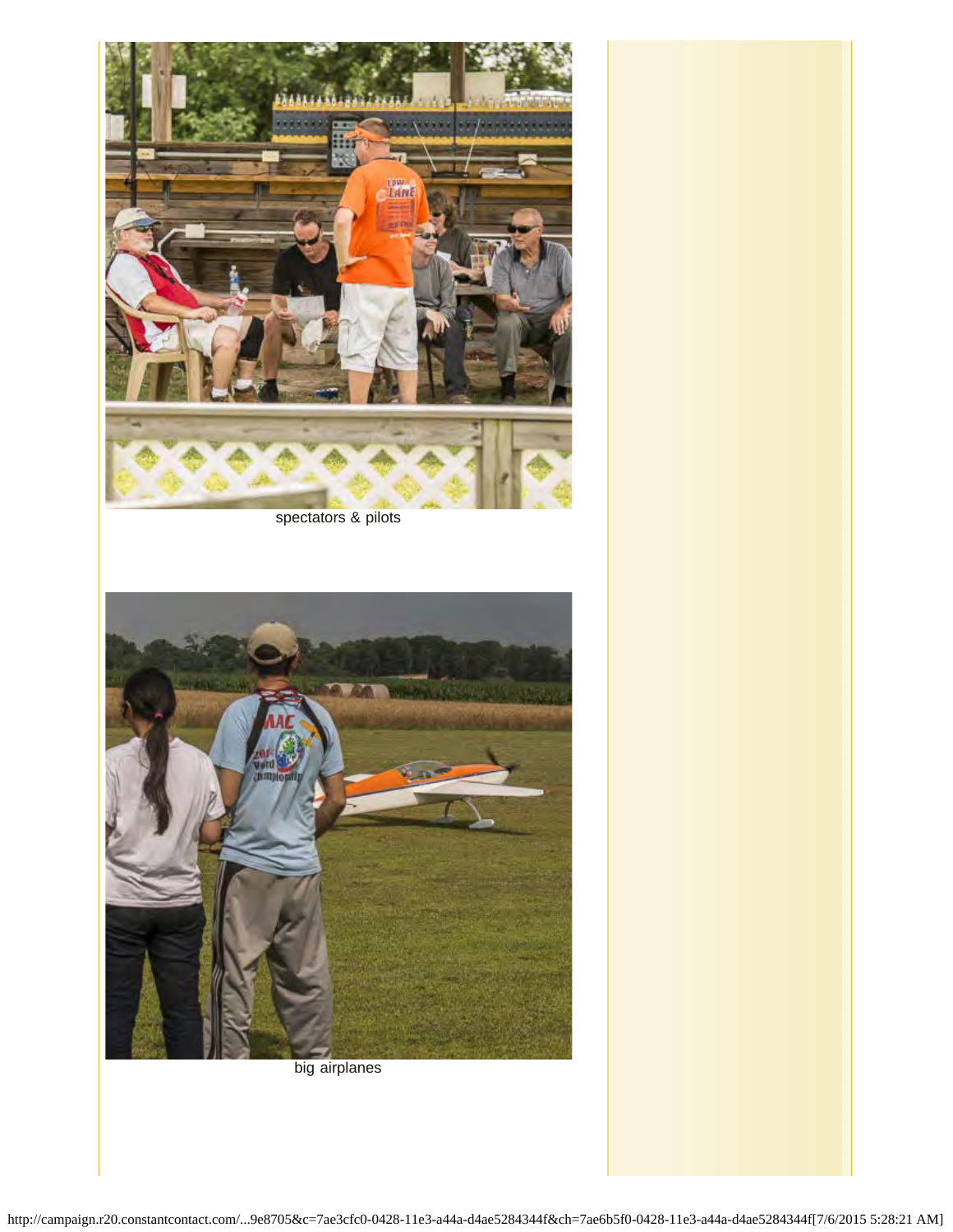

big stunts



big moments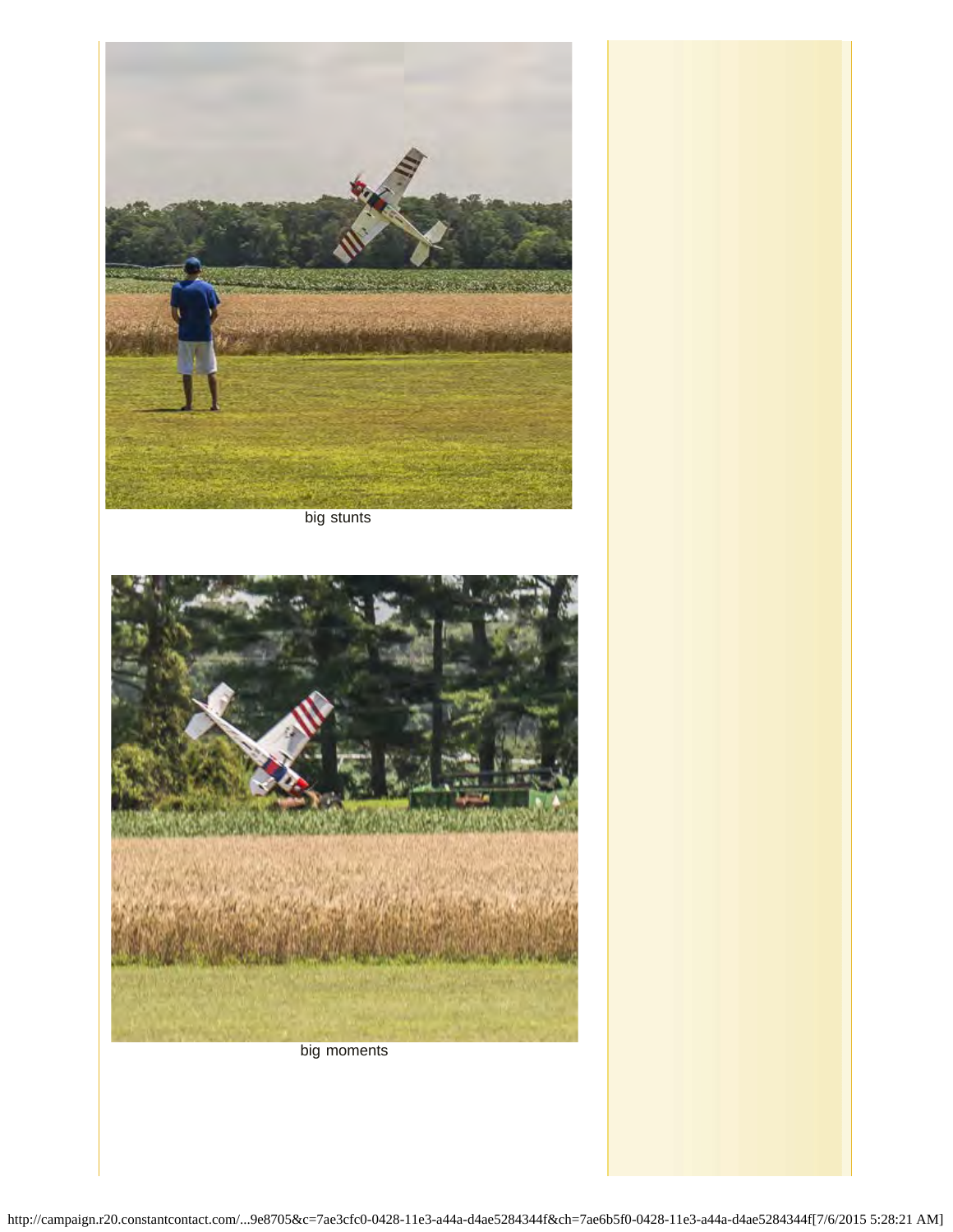

big pile



working together

# A meeting was called to order . . .

At 7 pm on June 10 at the field. The Treasurer reported \$2035.99 in savings and \$1262.09 in checking. The group checked off the boxes for handling the IMAC event scheduled for the weekend - donuts, changebox, lawn mowed, food & drinks, cooks lined up, trophies on hand and that all important port-o-potty. All accounted for and ready to